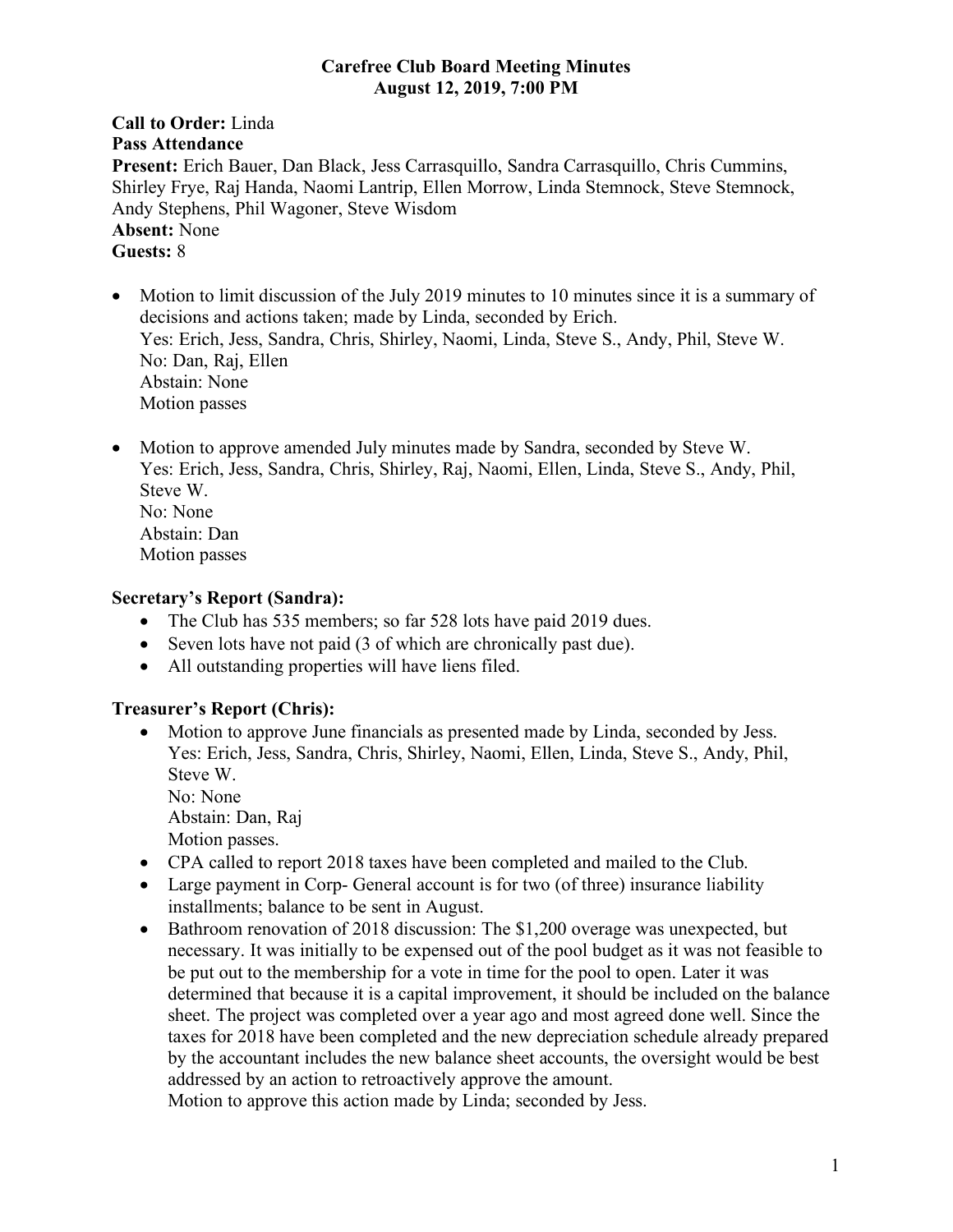### **Carefree Club Board Meeting Minutes August 12, 2019, 7:00 PM**

Yes: Erich, Jess, Sandra, Chris, Shirley, Naomi, Linda, Steve S., Andy, Phil, Steve W. No: Dan, Ellen, Raj Abstain: None Motion passes.

## **Pool Report (Linda)**:

- Season is winding down.
- Passed all water tests and Health Department inspections.
- Had 5 pool/patio rentals (average is 3 each summer).
- Estimate for water fountain repair \$1200 may have a leak below the concrete, so will postpone repair until next year.
- Repair to baby pool fountain geyser system should be complete in the next week or so.

## **Grounds (Jess):**

- West Basketball Court project is complete and under budget, especially because of hours of labor of volunteers: Jess, as well as Andy Stevens, Phil Wagoner, and Bob Scheib.
- Jess thanked Kathy Whitlow for pulling weeds and cleaning up the island as well as the pool flower bed areas. He proposed that she be the "Volunteer of the Month" in the next newsletter.
- Jess purchased thank you cards for Kathy and for Mark Greider (for painting over the graffiti) which were signed by most of the board members present.

## **Newsletter (Ellen):**

• Deadline for next newsletter is Oct. 1st.

### **Activities (Linda):**

- Annual summer party a success about 140 people attended; \$190 collected.
- Possible ice cream social over Labor Day weekend.

# **Web (Erich)**:

- Web was down for maintenance 2 hours today, but now "rocking and rolling again".
- Spoke with colleague about adding a second email per household to the database. Presently, our server allows for 500 emails to be sent at a time. May consider taking it to the next tier (<750) for additional cost.
- Consider testing for electronic ballots in the future.

**Swim Team (Erich)**: [Thank you, Eric, for chairing Swim Team for 20 years!]

- Season is over 140 kids on swim team; trophies in the cabinet.
- Strong program with Swim Lessons; trimming the fat by replacing coaches and allowing for most efficient student/instructor ratios.

# **Clubhouse (Steve W.)**:

• Fire Marshall visited on July  $30<sup>th</sup>$  – passed with flying colors!